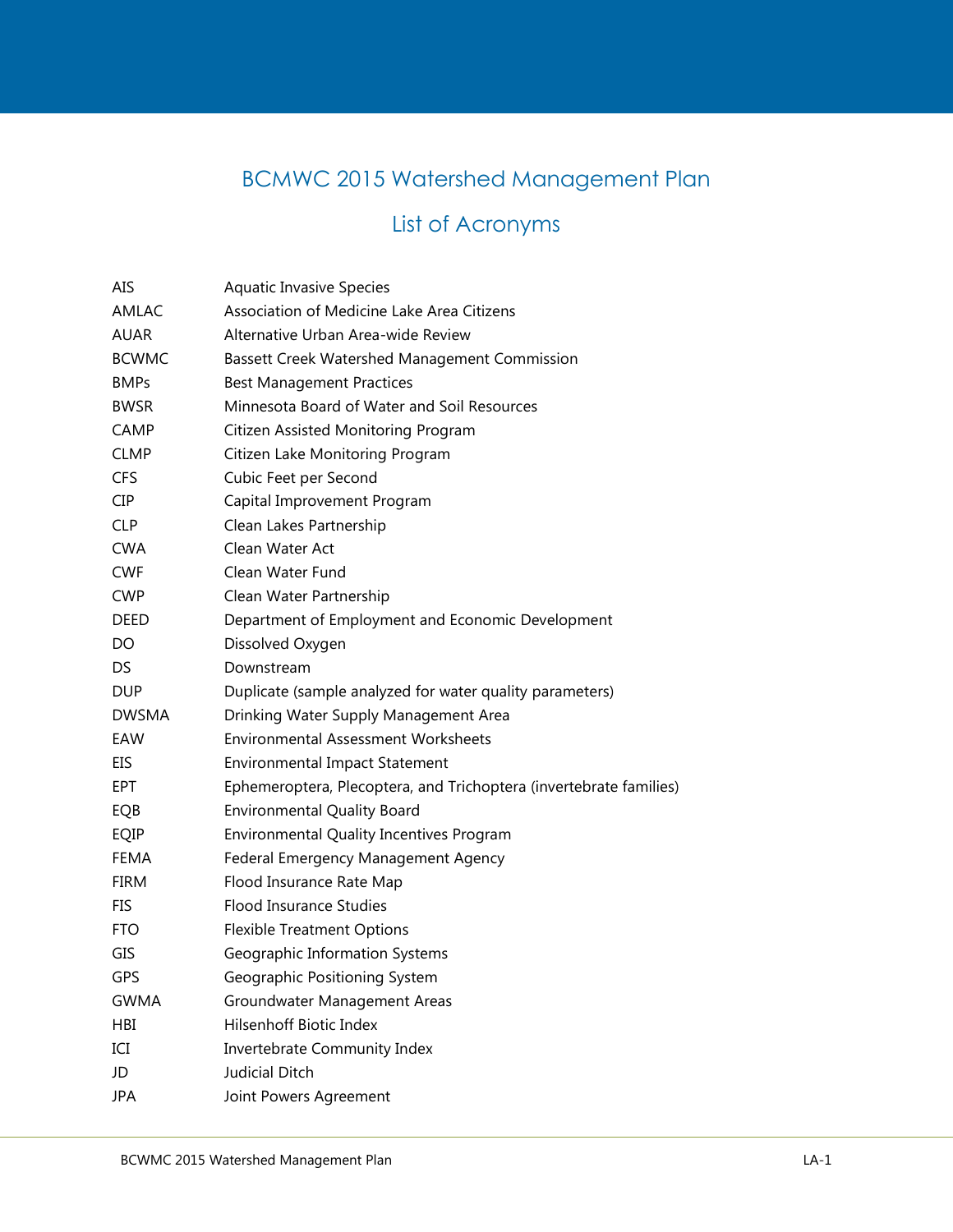| LA           | Load Allocation                                                                   |
|--------------|-----------------------------------------------------------------------------------|
| LCA          | <b>Local Cooperation Agreement</b>                                                |
| <b>LCCMR</b> | Legislative-Citizen Commission on Minnesota Resources                             |
| LGU          | <b>Local Government Unit</b>                                                      |
| <b>LOMA</b>  | Letter of Map Amendment                                                           |
| <b>MCES</b>  | Metropolitan Council Environmental Services                                       |
| <b>MCWD</b>  | Minnehaha Creek Watershed District                                                |
| <b>MDH</b>   | Minnesota Department of Health                                                    |
| <b>MDL</b>   | Minimum Detection Limit                                                           |
| <b>MDNR</b>  | Minnesota Department of Natural Resources                                         |
| MIBI         | Macroinvertebrate Index of Biological Integrity                                   |
| <b>MIDS</b>  | Minimal Impact Design Standards                                                   |
| <b>MLCCS</b> | Minnesota Land Cover Classification System                                        |
| MnRAM        | Minnesota Rapid Assessment Method                                                 |
| MnDOT        | Minnesota Department of Transportation                                            |
| <b>MPCA</b>  | Minnesota Pollution Control Agency                                                |
| <b>MPRB</b>  | Minneapolis Parks and Recreation Board                                            |
| <b>MRL</b>   | Minimum Reporting Limit                                                           |
| MS4          | Municipal Separate Storm Sewer System                                             |
| <b>MSP</b>   | Minneapolis/St. Paul                                                              |
| <b>MSW</b>   | Mean Stream Width                                                                 |
| MUSA         | Metropolitan Urban Service Area                                                   |
| <b>NAPP</b>  | National Aerial Photography Program                                               |
| <b>NCDC</b>  | National Climatic Data Set                                                        |
| <b>NFIP</b>  | National Flood Insurance Program                                                  |
| <b>NHIS</b>  | National Heritage Information System                                              |
| <b>NOAA</b>  | National Oceanic and Atmospheric Administration                                   |
| <b>NPDES</b> | National Pollutant Discharge Elimination System                                   |
| <b>NRCS</b>  | Natural Resources Conservation Service                                            |
| <b>NRHP</b>  | National Register of Historic Places                                              |
| <b>NURP</b>  | Nationwide Urban Runoff Program                                                   |
| <b>NWI</b>   | National Wetland Inventory                                                        |
| <b>OHWL</b>  | Ordinary High Water Level                                                         |
| <b>ORP</b>   | <b>Oxidation-Reduction Potential</b>                                              |
| <b>ORVW</b>  | Outstanding Resource Value Water                                                  |
| P8           | Program for Predicting Polluting Particle Passage through Pits, Puddles and Ponds |
| <b>PAH</b>   | Polycyclic Aromatic Hydrocarbon                                                   |
| <b>PCA</b>   | <b>Project Cooperation Agreement</b>                                              |
| <b>PWI</b>   | Public Waters Inventory                                                           |
| <b>RCP</b>   | Reinforced Concrete Pipe                                                          |
| <b>RPD</b>   | <b>Relative Percent Difference</b>                                                |
| <b>RUSS</b>  | Remote Underwater Sampling Station                                                |